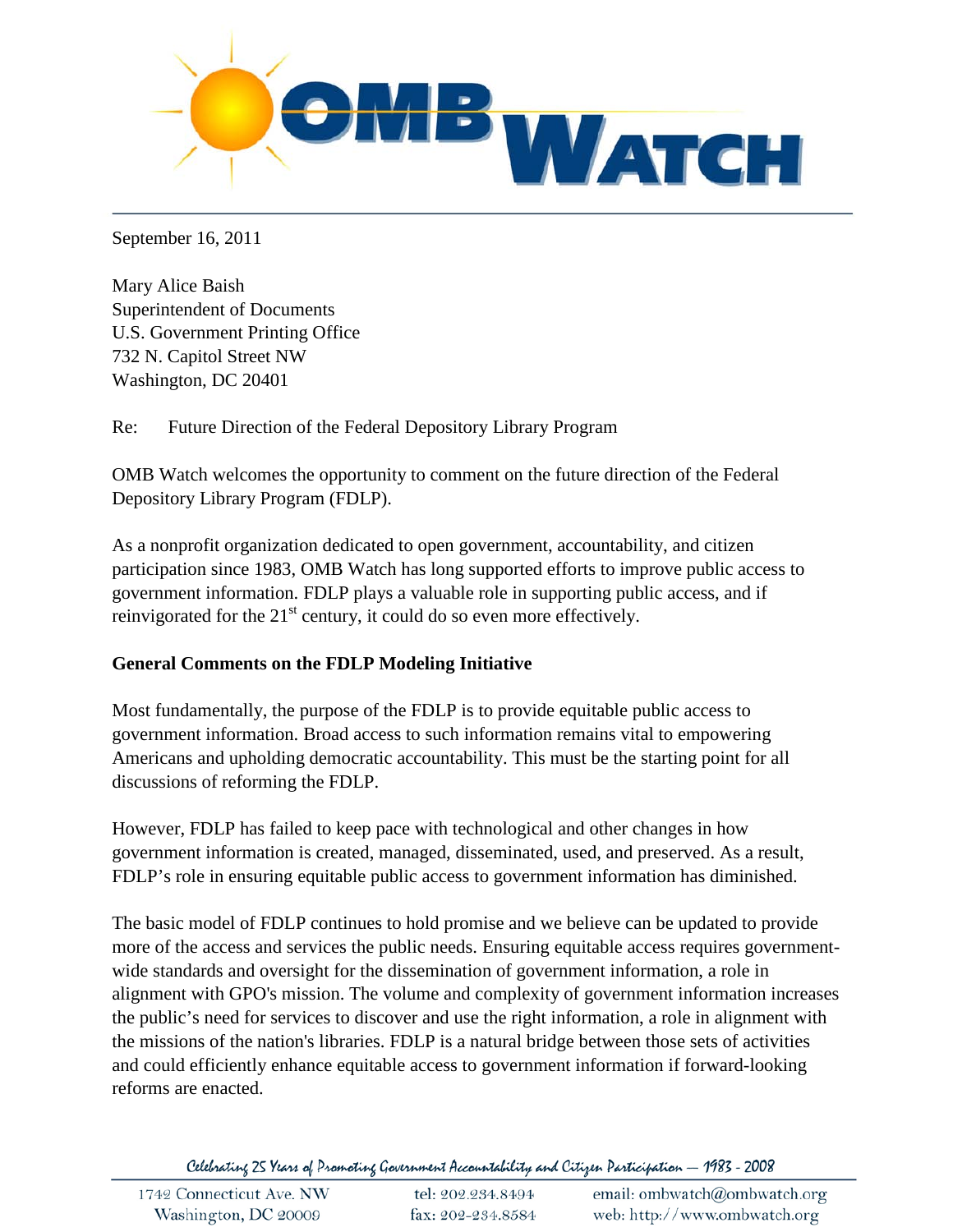2

We applaud GPO for undertaking the modeling initiative to envision those reforms. In addition, we commend GPO's openness in soliciting stakeholder comments and in publicly posting the documents from the Ithaka study. The modeling initiative should take the needs of GPO and depository libraries into consideration, but it should also be informed by the needs of other stakeholders. GPO should make a distinct effort to reach out to users and potential users of government information, federal agencies, and libraries that could participate in the program and conduct research on their needs.

## **Supporting the Public's Use of Government Information**

The FDLP developed during an era in which libraries were needed to provide access to government information. That role, while still significant, is more marginal today, when Americans have widespread access to FDLP information online, through FDsys and other systems. While there is still a need for access to, and preservation of, digital and tangible collections of government information, the more pressing need is for support in discovering and making use of government information. FDLP should place greater emphasis on such services. Broadening the FDLP model to include user services as well as collections would move the program toward embracing libraries as not just depositories but partners in achieving open government. The Ithaka report offers some initial recommendations for how this might be done, and GPO should carefully consider the report's recommendations while soliciting additional feedback.

OMB Watch recommends that the support services considered not be limited to information currently distributed through FDLP. Instead, FDLP should reevaluate what government information the program will cover and provide support services for. In recent years, the federal government has created an increasing number of websites and e-government tools to improve public access to government information. However, awareness of these tools remains limited, and using the tools can be complicated. FDLP should support and encourage libraries to provide reference services, training, and outreach to strengthen public use of these tools.

Such a role would align with and reinforce the e-government work that libraries already undertake. For instance, 81 percent of public libraries reported assisting patrons with e-government applications, according to research by the American Library Association.<sup>[1](#page-1-0)</sup> This shift toward support services over basic access is also representative of the general trend for all libraries. For example, a 2011 report by the Institute of Museum and Library Services noted that 86 percent of computer users in public libraries reported having Internet access at home. The

<span id="page-1-0"></span> <sup>1</sup> *Libraries Connect Communities: Public Library Funding & Technology Access Study 2010-2011*. http://www.ala.org/ala/research/initiatives/plftas/2010\_2011/index.cfm